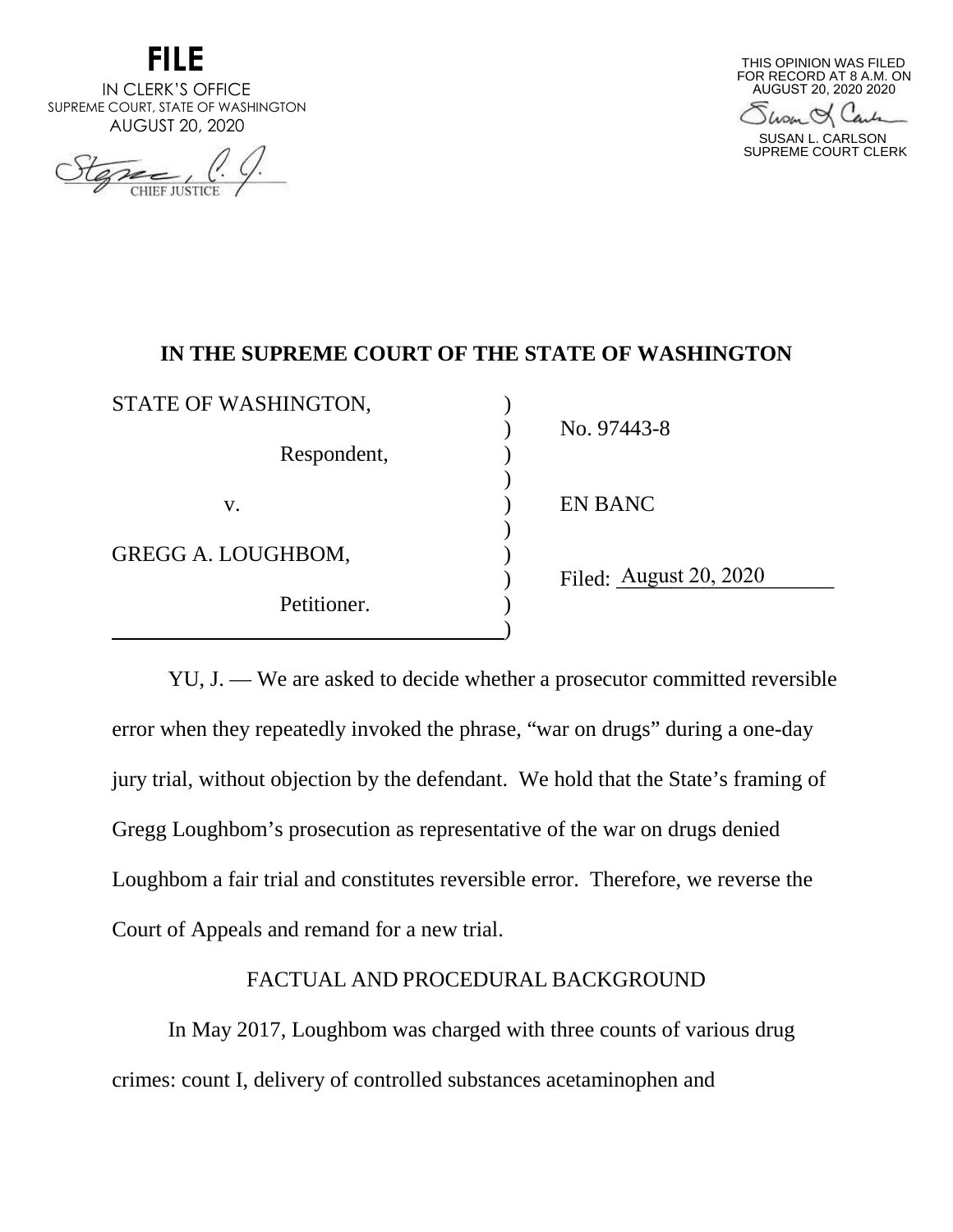hydrocodone; count II, delivery of controlled substance methamphetamine; and count III, conspiracy to deliver a controlled substance other than marijuana. These charges stemmed from two controlled drug buys conducted by a confidential informant (CI) on December 20 and 31, 2016. The information was later amended to include school zone enhancements for all three counts pursuant to RCW 69.50.435.

Loughbom's case proceeded to trial by jury on October 18, 2017. Five witnesses testified for the State, including the transportation director of the local school district, the two officers who arranged the controlled buys, the CI, and a lab technician. Loughbom presented no witnesses. The CI testified that he purchased methamphetamines directly from Loughbom during the first controlled buy and purchased hydrocodone and acetaminophen from an intermediary during the second controlled buy. He further testified that the intermediary received the pills from Loughbom.

During jury selection, the prosecutor asked, "Are there any among you who believe that we have a drug problem in Lincoln County?" He then commented, "Wow, okay. Just about every[one]," and followed with the question, "Is there anyone who feels that we don't?" 2 Verbatim Report of Proceedings (VRP) (Oct. 18, 2017) at 52-53. Thereafter, the prosecutor referenced the war on drugs three times: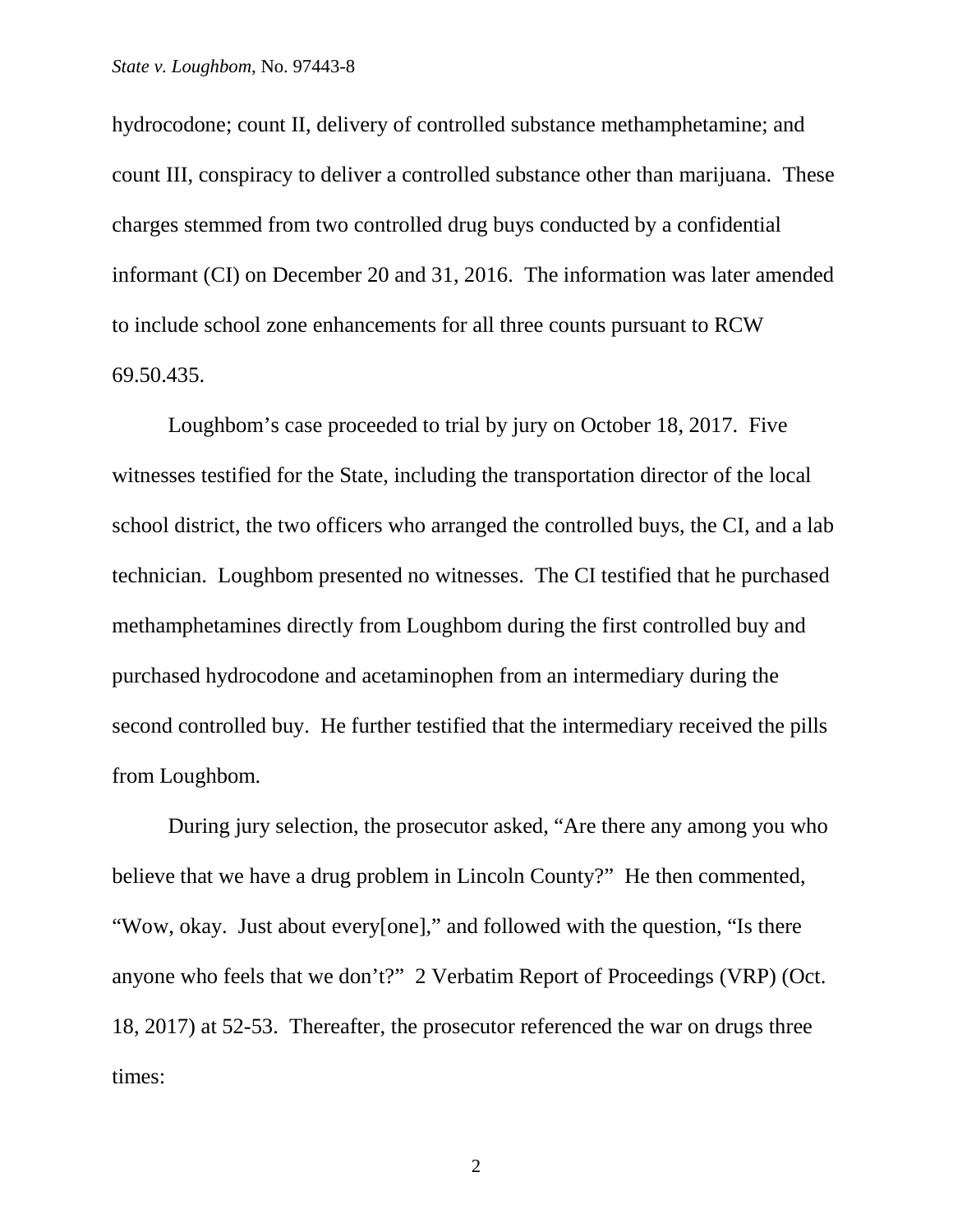- 1. During his opening statement, the prosecutor said, "The case before you today represents yet another battle in the ongoing war on drugs throughout our state and throughout our nation as a whole. I've been tasked with presenting the evidence against the defendant, Gregg Loughbom[,] of the crimes of Delivery and Conspiracy to Deliver a Controlled Substance." *Id*. at 87.
- 2. The prosecutor began his closing argument by stating, "The case before you represented another battle in the ongoing war on drugs throughout our state and the nation as a whole. I have been tasked with presenting the evidence against the defendant, Gregg Loughbom, of the crimes of delivery of controlled substances . . . and conspiracy to deliver a controlled substance." 1 Narrative Report of Proceedings (NRP) (Oct. 18, 2017) at 183.[1](#page-2-0)
- 3. During the State's rebuttal argument, the prosecutor stated that "law enforcement cannot simply pick and choose their CIs to be the golden children of our society to go through and try and complete these transactions as they go forward in the, like I said, the ongoing war on drugs in this community and across the nation." 2 VRP (Oct. 18, 2017) at 168.

<span id="page-2-0"></span><sup>&</sup>lt;sup>1</sup> Due to a technical failure, approximately 103 minutes of trial audio were not recorded, including a portion of the lab technician's testimony, the State's entire closing argument, and much of Loughbom's closing argument. The NRP contains the parties' reconstruction of the prosecutor's closing argument. Pet. for Review at 4 n.1; Resp't's Answer to Pet. for Review at 3-4.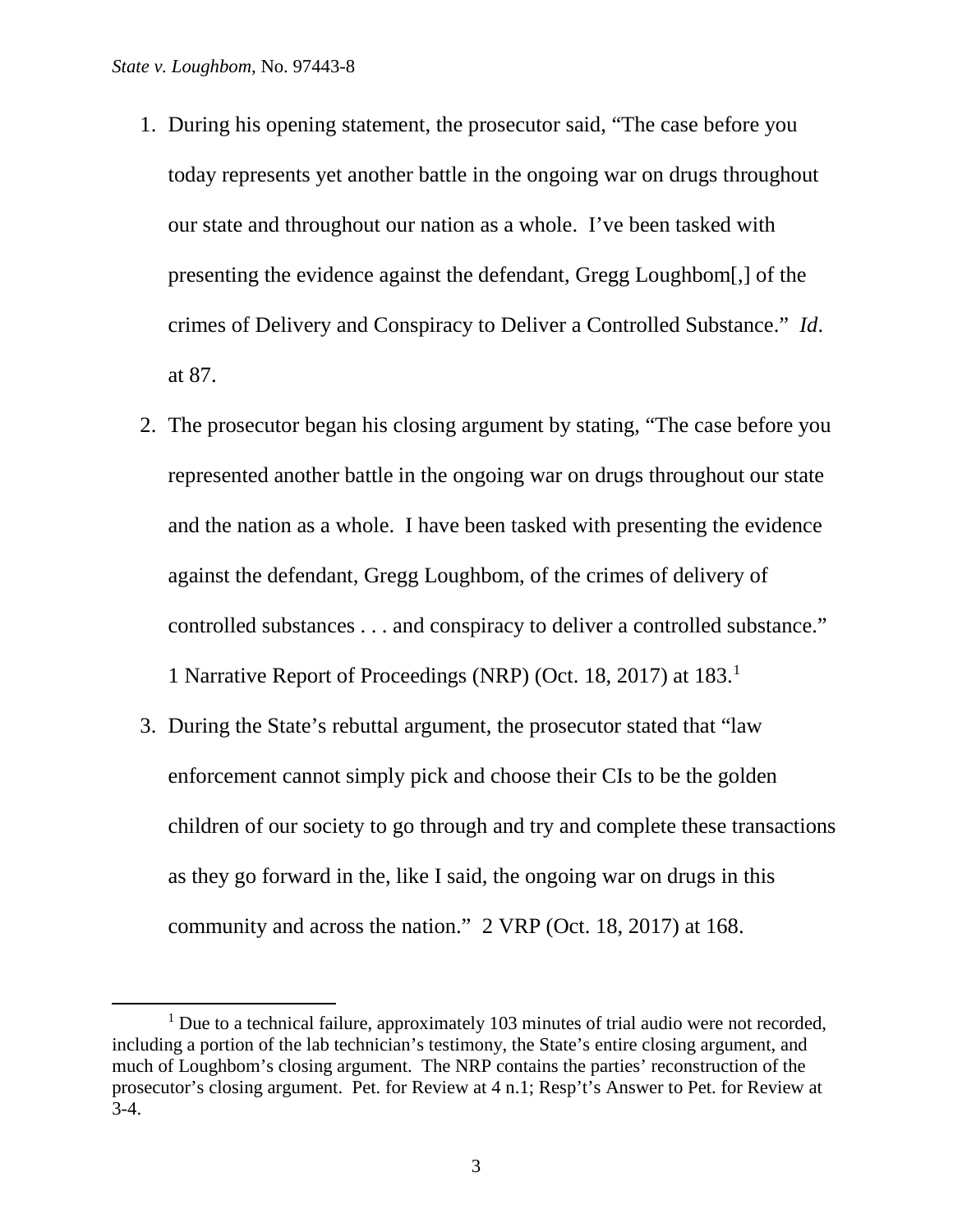Loughbom did not object to any of these statements during trial.

The jury found Loughbom not guilty of count I (delivery of acetaminophen and hydrocodone) and guilty of counts II and III (delivery of methamphetamine and conspiracy to deliver a controlled substance other than marijuana.) In addition, the jury returned a special verdict form on count II finding that Loughbom delivered a controlled substance to a person within 1,000 feet of a school bus route stop. The trial court sentenced Loughbom to 40 months in prison and 12 months of community custody.

On direct appeal, Loughbom asserted for the first time that the prosecutor's repeated comments about the war on drugs constituted flagrant and ill intentioned misconduct. He also challenged his judgment and sentence on several other grounds that are not before this court. In an unpublished opinion, Division Three of the Court of Appeals affirmed the trial court, with one judge dissenting. *State v. Loughbom*, No. 35668-0-III, slip op. at 11 (Wash. Ct. App. June 4, 2019) (unpublished), https://www.courts.wa.gov/opinions/pdf/356680\_unp.pdf.

Loughbom filed a petition for review solely on the issue of prosecutorial misconduct, and we granted review. *State v. Loughbom*, 194 Wn.2d 1015 (2019).

### ISSUE

Did the prosecutor's repeated references to the war on drugs constitute reversible error?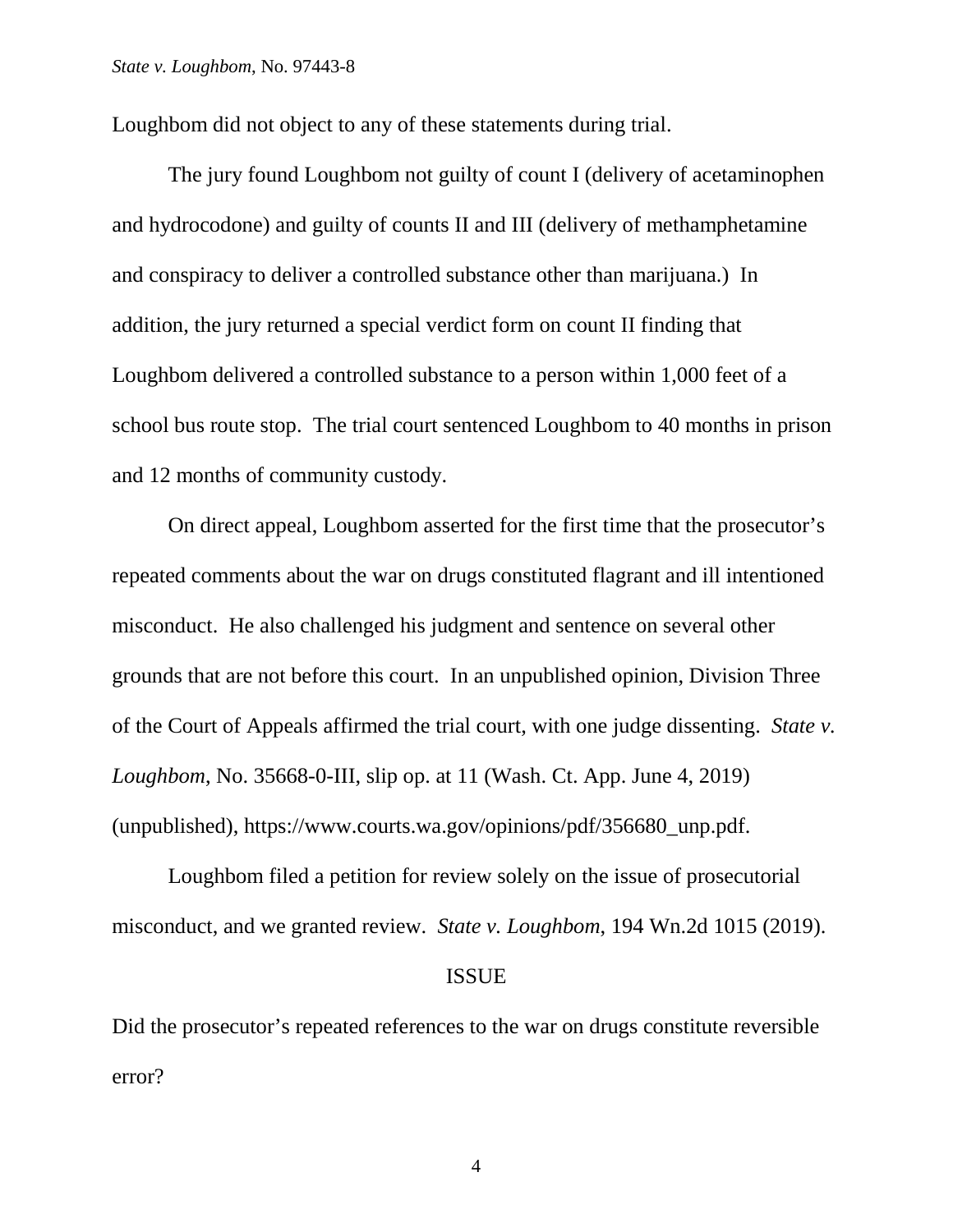#### ANALYSIS

We presume prosecutors act impartially "in the interest of justice." *State v. Thorgerson*, 172 Wn.2d 438, 443, 258 P.3d 43 (2011). At the same time, we expect prosecutors to "'subdue courtroom zeal,' not to add to it, in order to ensure the defendant receives a fair trial." *State v. Walker*, 182 Wn.2d 463, 477, 341 P.3d 976 (2015) (quoting *Thorgerson*, 172 Wn.2d at 443). Justice can be secured only when a conviction is based on specific evidence in an individual case and not on rhetoric. We do not convict to make an example of the accused, we do not convict by appeal to a popular cause, and we do not convict by tying a prosecution to a global campaign against illegal drugs.

Loughbom contends that the prosecutor's multiple references to the war on drugs deprived him of a fair trial. To prevail on a prosecutorial misconduct claim, a defendant who timely objects to a prosecutor's conduct at trial must prove that the "conduct was both improper and prejudicial in the context of the entire trial." *Walker*, 182 Wn.2d at 477. However, when a defendant fails to object, as here, "the defendant must also show 'that the misconduct was so flagrant and ill intentioned that an instruction would not have cured the prejudice.'" *Id*. at 477-78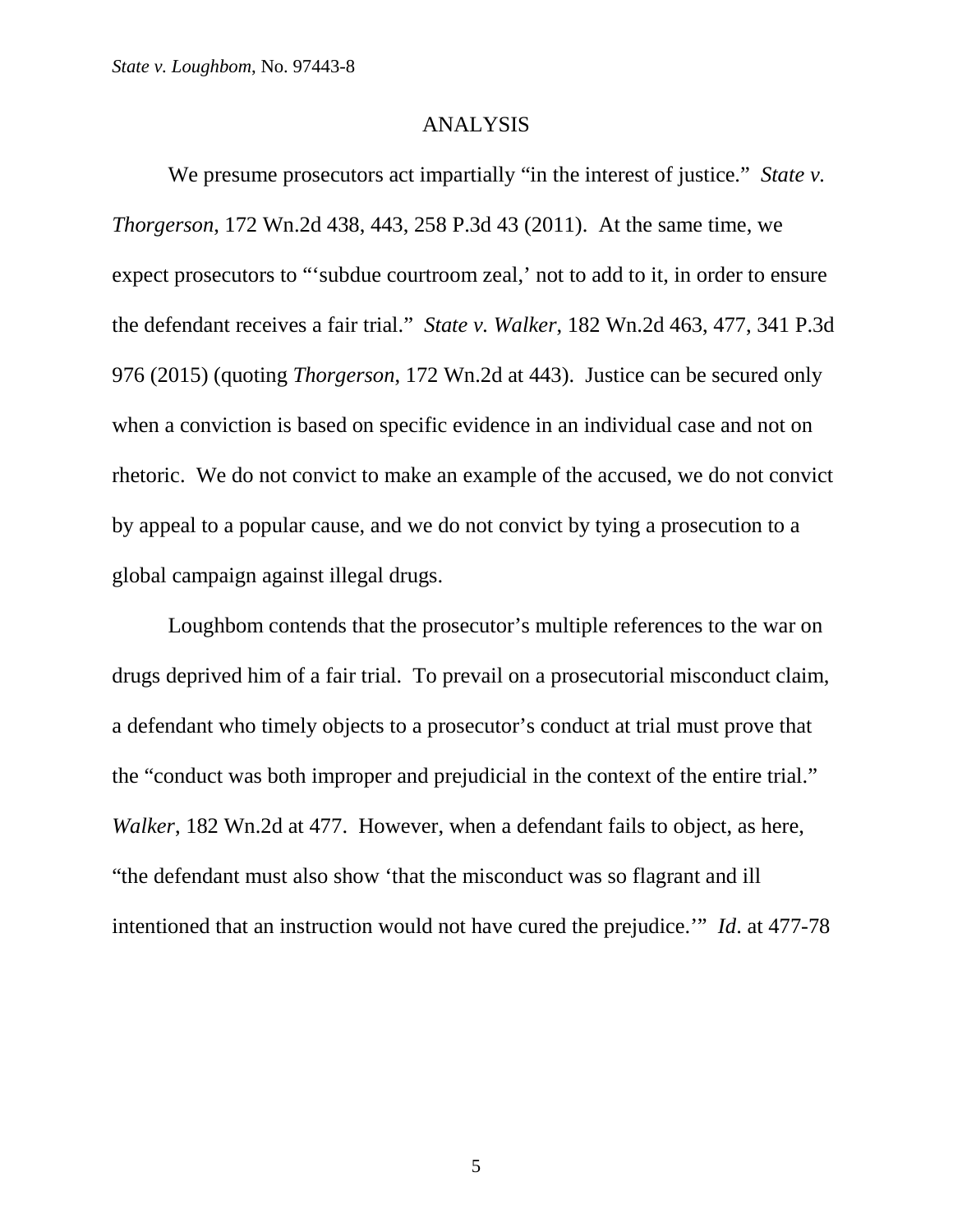(quoting *In re Pers. Restraint of Glasmann*, 175 Wn.2d 696, 704, 286 P.3d 673 (2012) (plurality opinion)).

We agree with Loughbom and hold that the prosecutor's remarks about the war on drugs were improper and rise to the level of being flagrant and ill intentioned. The prosecutor's repeated invocation of the war on drugs was a thematic narrative designed to appeal to a broader social cause that ultimately deprived Loughbom of a fair trial. Accordingly, we reverse the Court of Appeals and hold that the prosecutor committed reversible error.

A. The prosecutor's repeated references to the war on drugs were erroneous

Over the course of Loughbom's one-day trial, the prosecutor asked the jury about the "drug problem in Lincoln County" and made three separate comments about the "ongoing war on drugs" during opening and closing arguments. The Court of Appeals held that these "repeated references to the war on drugs were imprudent, but ultimately fell short of misconduct." *Loughbom*, slip op. at 5.

This court has not previously confronted whether prosecutorial references to the war on drugs during trial constitutes error. However, there are four published Court of Appeals decisions that find similar rhetoric improper, and many federal courts agree. While not controlling, these decisions are persuasive. As an issue of first impression in this court, we hold that the prosecutor's multiple references to the war on drugs in a drug prosecution case amounted to reversible error.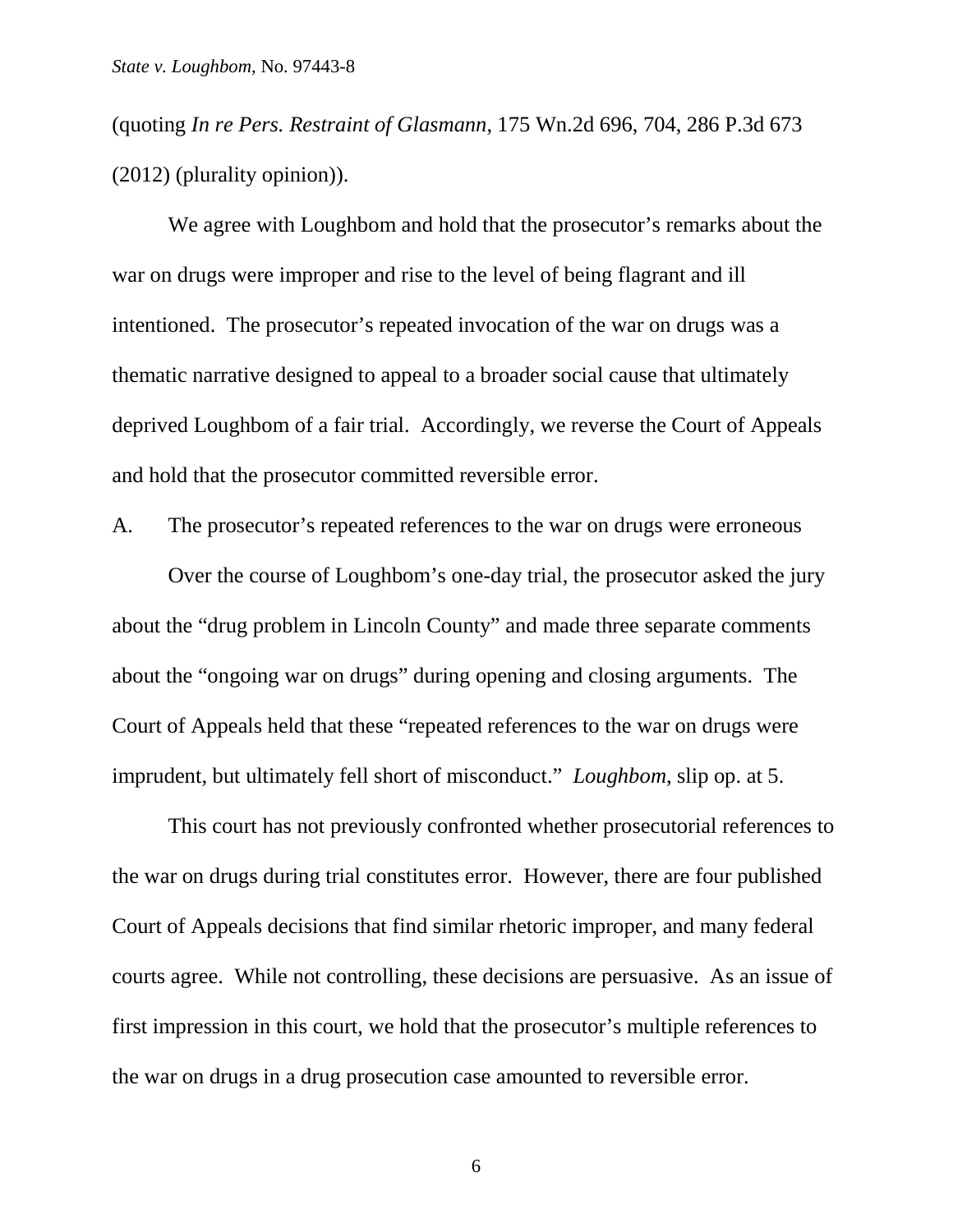#### *State v. Loughbom*, No. 97443-8

Of the four Court of Appeals decisions rejecting references to the war on drugs, *State v. Echevarria* is the only case in which the prosecutor expressly invoked "the war on drugs" during trial. 71 Wn. App. 595, 597, 860 P.2d 420 (1993). There, the prosecutor appealed to the war on drugs several times during opening argument and "remarked that the jurors knew from the news the identities of the 'commanders' and 'generals' of the war on drugs." *Id*. at 596. The prosecutor further stated that "the trial would not be about these leaders, but rather about the 'enlisted men or the recruits' who become involved in drugs 'for the power or the money or the greed or peer pressure'" and made references to the "'battlefield of our own streets, our own neighborhoods and our own schools.'" *Id*. at 596-97. Ultimately, the Court of Appeals determined that these "repeated improper references to the war on drugs set the tone for the entire trial" and held that such comments deprived the defendant of a fair trial. *Id*. at 598.

Next, *State v. Neidigh*, 78 Wn. App. 71, 79, 895 P.2d 423 (1995), and *State v. Perez-Mejia*, 134 Wn. App. 907, 916, 143 P.3d 838 (2006), include dicta stating that "exhortations to join the war against crime or drugs" are impermissible error. Although neither case involved an explicit invocation of the war on drugs, both reinforce our conclusion that appeals to the war on drugs during trial constitutes prosecutorial error.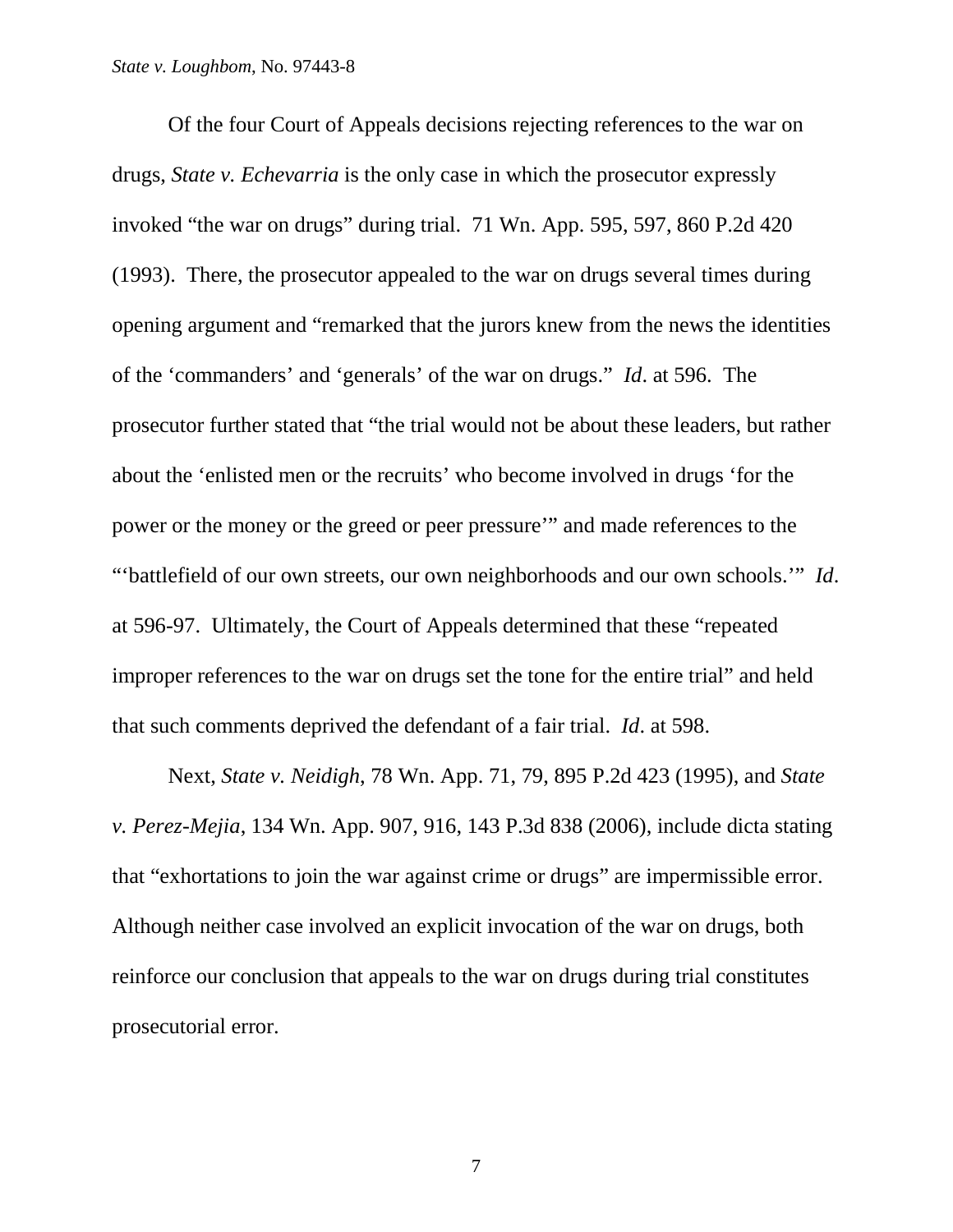Finally, *State v. Ramos* further supports a finding that appeals to the war on drugs are improper. 164 Wn. App. 327, 263 P.3d 1268 (2011). As with *Neidigh* and *Perez-Mejia*, the prosecutor in *Ramos* did not expressly mention the war on drugs. Instead, the State asked the jury to convict the defendant "in order to prevent 'the coke dealers' from engaging in 'drug activity' at Sunset Square." *Id*. at 337. In rejecting this language, the *Ramos* court cited *United States v. Solivan* as evidence that a prosecutor may not urge a jury to "convict in order to protect the community, deter future law-breaking, or other reasons unrelated to the charged crime." *Id*. at 338 (citing *Solivan*, 937 F.2d 1146, 1153 (6th Cir. 1991)). The excerpt from *Solivan* forcefully denounced appeals to the war on drugs, reasoning that "'[t]he fear surrounding the War on Drugs undoubtedly influenced the jury'" and that the prosecutor's comments were designed "'to arouse passion and prejudice and to inflame the jurors' emotions regarding the War on Drugs by urging them to send a message and strike a blow to the drug problem.'" *Id*. at 339 (quoting *Solivan*, 937 F.2d at 1153). Thus, while the prosecutor in *Ramos* did not specifically invoke the war on drugs, the court's lengthy references to *Solivan* indicate that it strongly condemned such rhetoric.

In addition to *Solivan*, several federal courts have also held that references to the war on drugs are improper. In one case, closing arguments "urg[ing] the jury to view this case as a battle in the war against drugs, and the defendants as enemy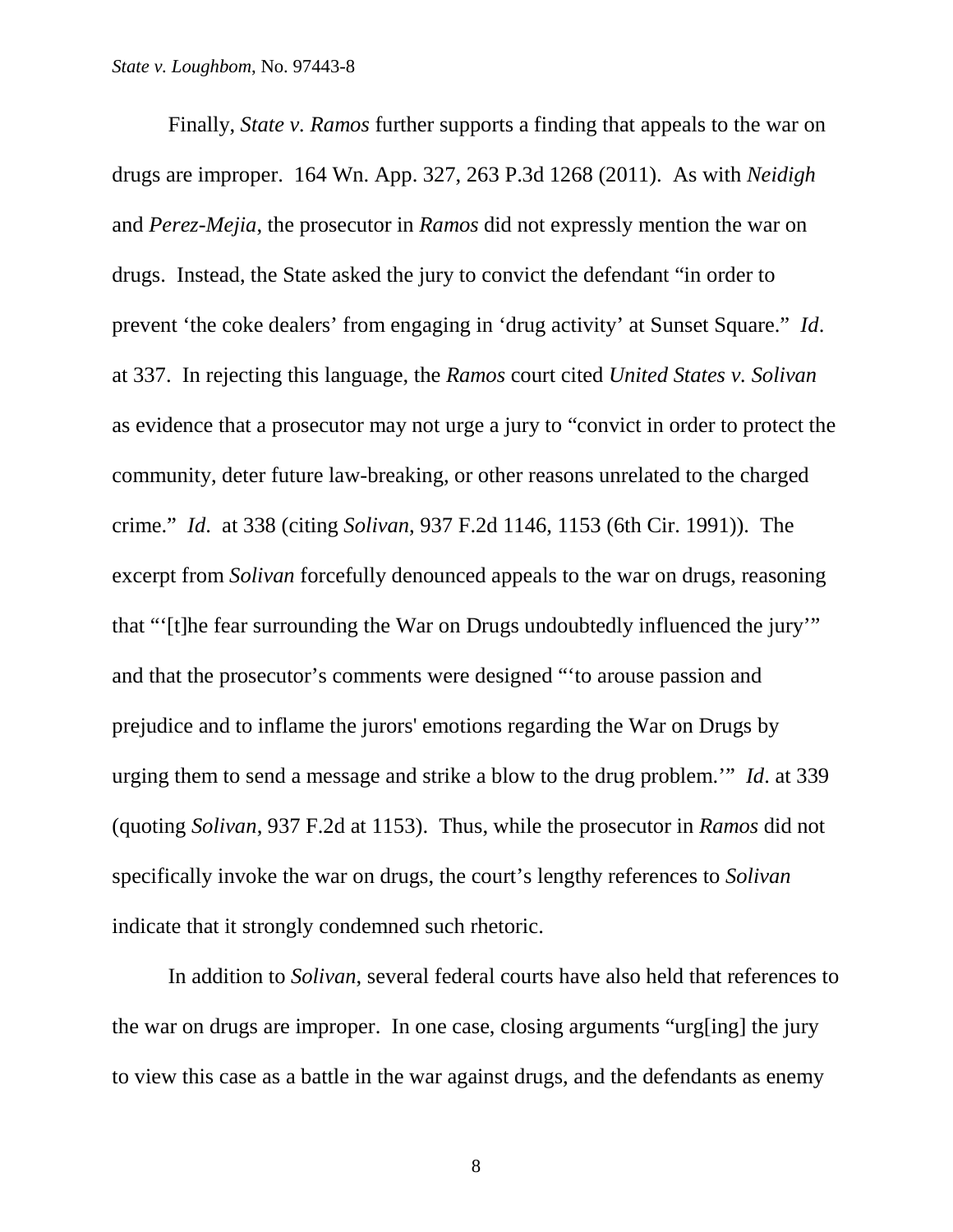soldiers" were found to be both improper and reversible error. *Arrieta-Agressot v. United States*, 3 F.3d 525, 527, 530 (1st Cir. 1993). Similarly, the statement that jurors served "'as a bulwark against the continuation of what [the defendant] is doing on the street, putting this poison on the streets'" was held to be improper. *United States v. Johnson*, 968 F.2d 768, 770 (8th Cir. 1992).

This is not to say, however, that there is complete consensus among federal courts about the propriety of these comments. The Eleventh Circuit, which held that two references to the war on drugs during closing argument were "clearly improper" in one case, also held that a prosecutor's invocation of the war on drugs during closing argument did not rise to the level of error in a different case. *United States v. Beasley*, 2 F.3d 1551, 1559-60 (11th Cir. 1993); *United States v. Delgado*, 56 F.3d 1357, 1369-70 (11th Cir. 1995).

Notably, the State does not dispute the Court of Appeals' denunciation of such references to the war on drugs, nor does it offer any contrary legal authority from Washington. Instead, the State merely distinguishes *Echevarria* and is otherwise silent as to the other cases. Accordingly, we agree with the Court of Appeals and join in rejecting "war on drugs" rhetoric.

Separately, the State contends that granting Loughbom's requested relief would "carve out an entirely new standard, which would effectively pronounce any utterance of the words 'war on drugs' as a spring board to mandatory reversal,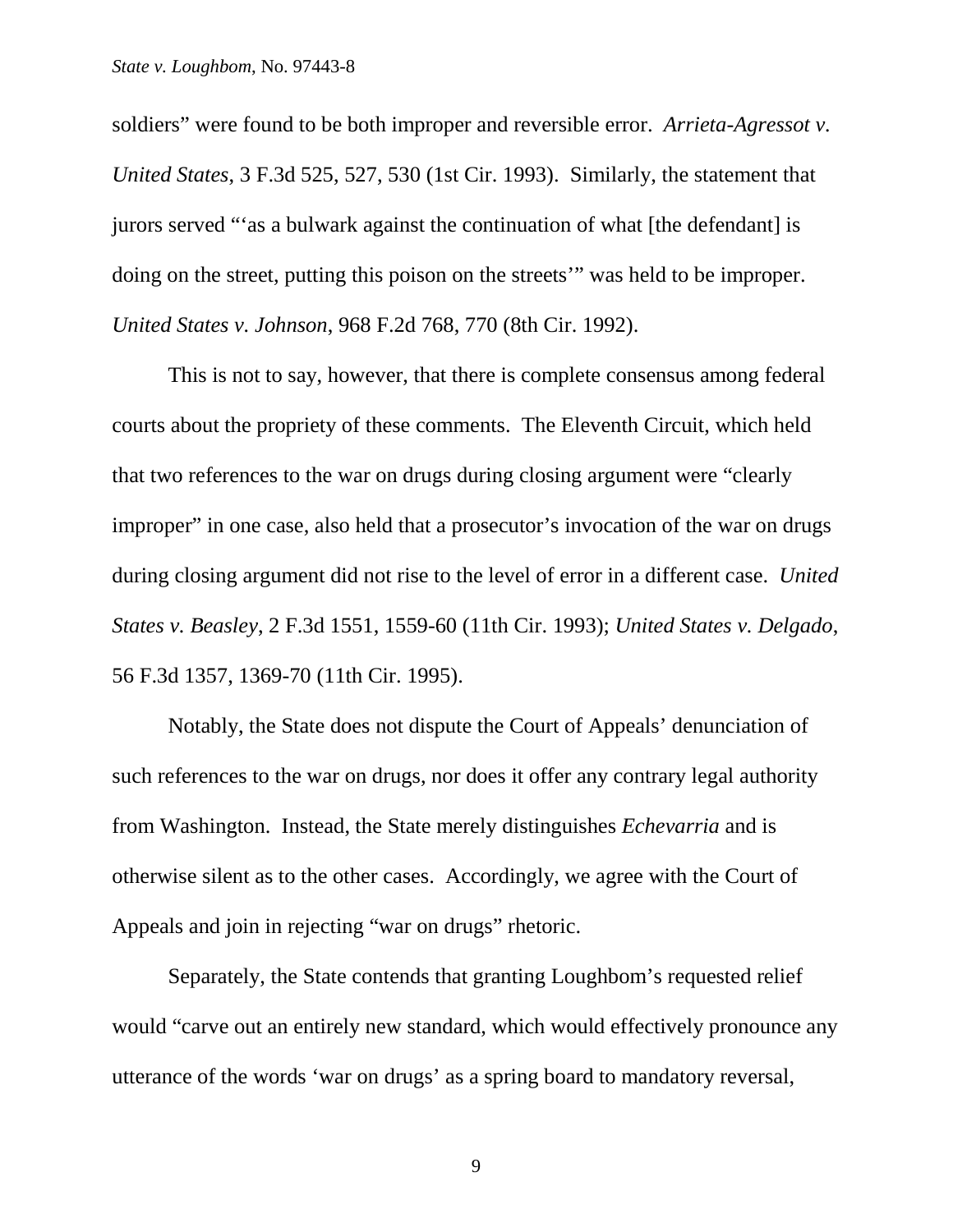regardless of intent, context or prejudicial effect." Resp't's Answer to Pet. for Review at 7. To the contrary, finding error in the State's remarks invoking the war on drugs does not automatically lead to reversal. Where a defendant timely objects to misconduct, they carry the burden of demonstrating that the error was prejudicial. *Walker*, 182 Wn.2d at 477. Still further, where a defendant fails to object at trial, as here, we must move on to the inquiry of whether the comments were "'flagrant and ill intentioned'" in order to determine whether reversal is required. *Id*. at 477-78 (quoting *Glasmann*, 175 Wn.2d at 704).

B. Framing Loughbom's prosecution as representative of the war on drugs violated his right to a fair trial and requires reversal

As a general rule, defendants have a duty to request curative instructions when alleging error. Timely objections are of critical importance in our adversarial system because they "provide the trial court an opportunity to correct the misconduct" and "prevent[] abuse of the appellate process." *Walker*, 182 Wn.2d at 477. Moreover, we do not condone a "wait and see" approach to objections, nor do we approve a strategy of holding back an objection to gamble on reversal.

For the first time on appeal, Loughbom contends that framing his prosecution "in the broader context of the nationwide and local 'war on drugs'" violated his right to a fair trial. Pet. for Review at 7. Because Loughbom repeatedly failed to object to the State's comments at trial, he is "deemed to have waived any error, unless the prosecutor's misconduct was so flagrant and ill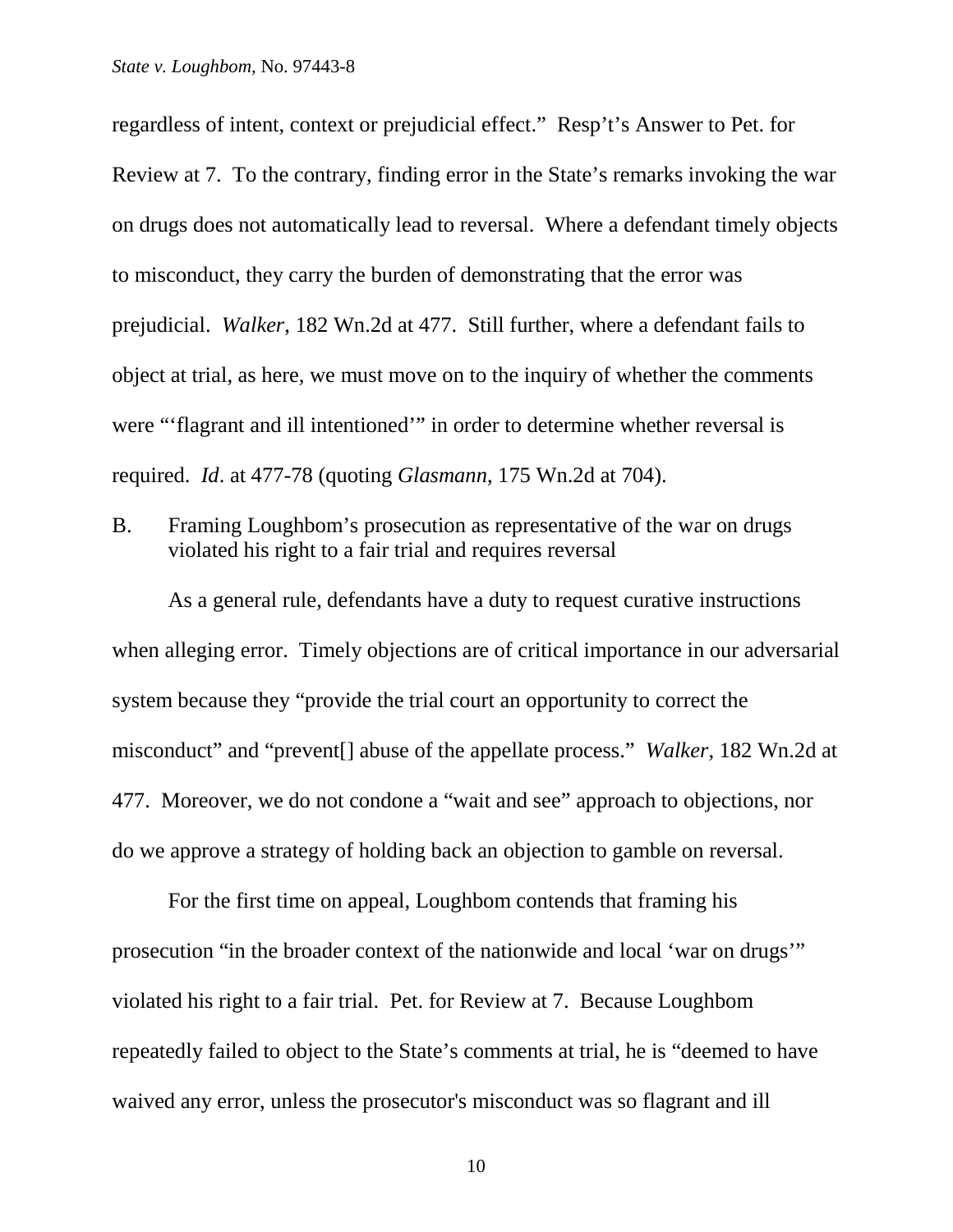intentioned that an instruction could not have cured the resulting prejudice." *State v. Emery*, 174 Wn.2d 741, 760-61, 278 P.3d 653 (2012).

This standard sets a much higher bar for reversal than the "improper and prejudicial" standard we employ when a defendant timely objects. Indeed, the difficulty of proving flagrant and ill intentioned misconduct emphasizes the magnitude of defense counsel's responsibility to protect their clients' right to a fair trial and the consequences for their clients when counsel fails to act. As such, we have only reversed convictions based on flagrant and ill intentioned misconduct "in a narrow set of cases where we were concerned about the jury drawing improper inferences from the evidence." *In re Pers. Restraint of Phelps*, 190 Wn.2d 155, 170, 410 P.3d 1142 (2018).

For example, we found racially charged comments referring to the police as "po-leese" and stating that "black folk don't testify against black folk" warranted reversal. *State v. Monday*, 171 Wn.2d 667, 671-72, 674, 681, 257 P.3d 551 (2011). We have also required reversal where a prosecutor superimposed "GUILTY BEYOND A REASONABLE DOUBT" over a defendant's booking photo and labeled PowerPoint slides with the caption "DEFENDANT WALKER GUILTY OF PREMEDITATED MURDER." *Walker*, 182 Wn.2d at 468.

Under this heightened standard, our analysis "focus[es] less on whether the prosecutor's misconduct was flagrant or ill intentioned and more on whether the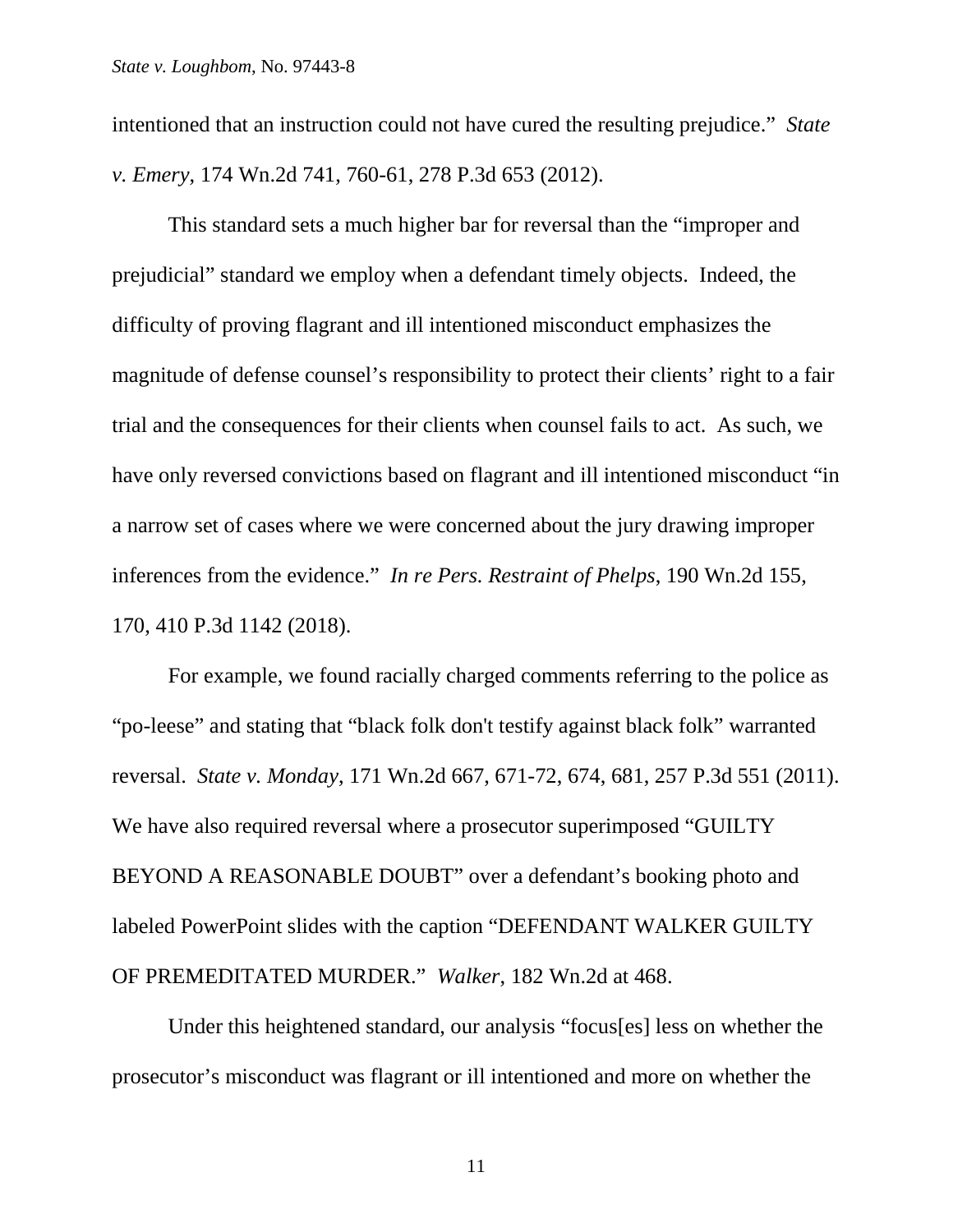resulting prejudice could have been cured*." Emery*, 174 Wn.2d at 762. In other words, the inquiry is "whether the defendant received a fair trial in light of the prejudice caused by the violation of existing prosecutorial standards and whether that prejudice could have been cured with a timely objection." *Walker*, 182 Wn.2d at 478. This must be assessed in the "context of the total argument." *Emery*, 174 Wn.2d at 762 n.13.

Notwithstanding counsel's repeated failure to object, we must conclude that the prosecutor's improper framing of Loughbom's prosecution as *representing* the war on drugs, and his reinforcing of this theme throughout, caused incurable prejudice such that his failure to object did not amount to a waiver of the prosecution's error.

Both Loughbom and the State appeal to *Echevarria* as establishing the threshold for flagrant and ill intentioned misconduct. Loughbom analogizes the prosecutor's comments during his trial as "every bit as inflammatory and prejudicial as those at issue in *Echevarria*," Pet. for Review at 11, while the State distinguishes *Echevarria* on the basis that its facts were more egregious. We agree that the misconduct in this case is less overt than what occurred in *Echevarria*. However, we note that the measurement of such error is not determined by a mere utterance of words. Rather, we must consider the broader context, such as the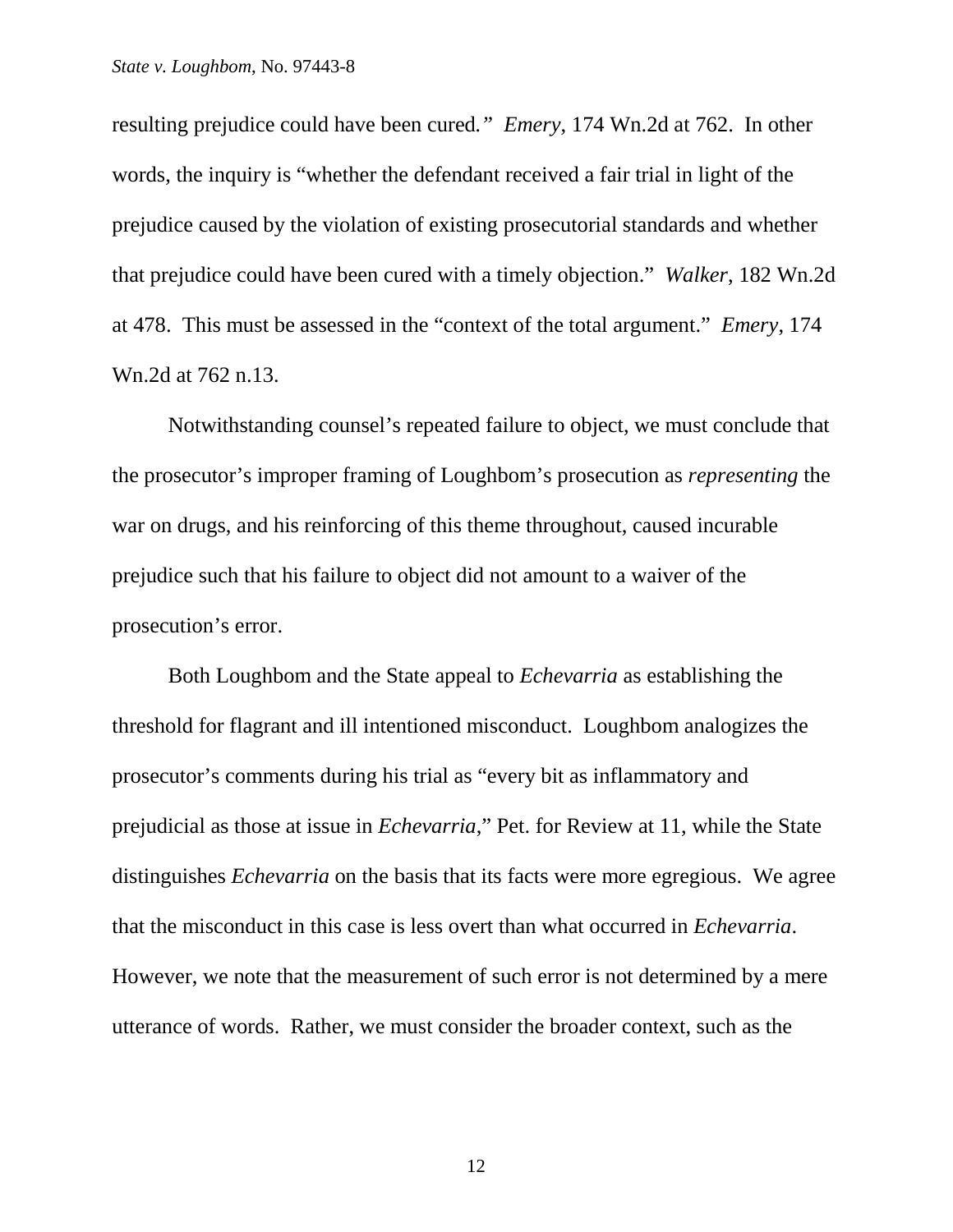frequency of improper comments, the intended purpose, the subject, and the type of case to determine whether incurable prejudice occurred.

Here, the prosecutor framed Loughbom's prosecution as representative of the war on drugs multiple times over the course of a single-day trial, in addition to alluding to the local drug problem during jury selection. Even more suspect is the near verbatim phrasing invoking the war on drugs at each point in the trial:

- Opening statement: "The case before you today *represents yet another battle in the ongoing war on drugs throughout our state and throughout our nation as a whole*." 2 VRP (Oct. 18, 2017) at 87 (emphasis added).
- Rebuttal argument: "[L]aw enforcement cannot simply pick and choose their CIs . . . as they go forward in the, like I said, *the ongoing war on drugs in this community and across the nation*." *Id*. at 168 (emphasis added).
- Closing argument: "The case before you *represented another battle in the ongoing war on drugs throughout our state and the nation as a whole*. 1 NRP (Oct. 18, 2017) at 183 (emphasis added).

It follows that this is not a case where the prosecutor inadvertently uttered the phrase war on drugs. This rhetoric was practiced and strategically employed at both ends of Loughbom's trial. Indeed, even the Court of Appeals, which found no misconduct, described the State's use of the war on drugs as the prosecutor's "theme." *Loughbom*, slip op. at 5 ("During closing argument, the prosecutor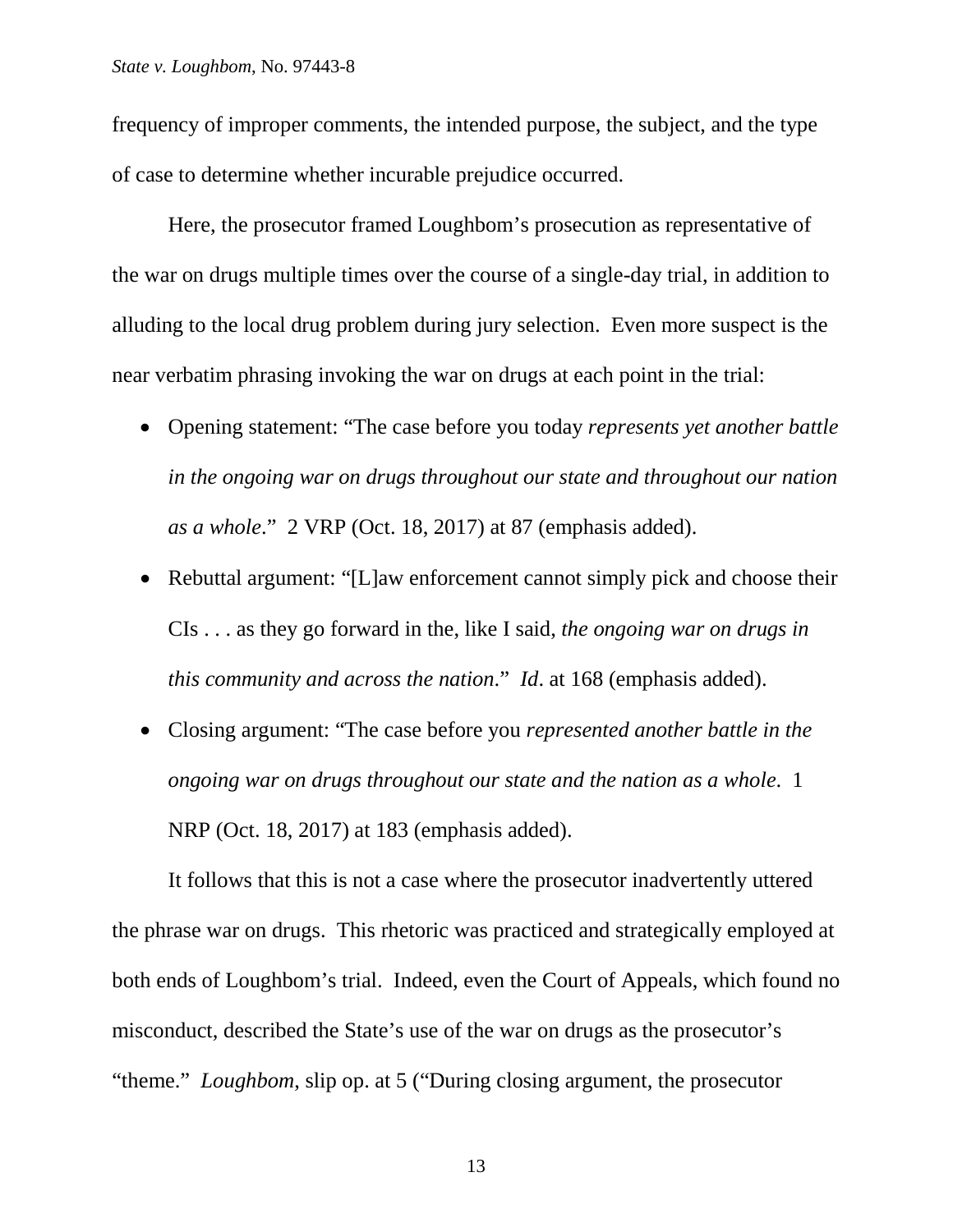returned to his *theme* from opening.") (emphasis added). Remarks that are made at the beginning of the prosecutor's opening statement and at the beginning of closing argument must be understood as "a prism through which the jury should view the evidence." *Ramos*, 164 Wn. App. at 340.

The State contends that the prosecutor's comments, "while ill advised, were exceedingly benign," were "made with reasonable intentions," and "were well within acceptable bounds of argument by a prosecutor." Resp't's Answer to Pet. for Review at 10, 9, 6. We disagree. The prosecutor's "reasonable intentions" are irrelevant because we do not assess a prosecutor's subjective intent when deciding whether error occurred, *Walker*, 182 Wn.2d at 478, and repeated appeals to the war on drugs do not fall within the bounds of appropriate argument that this court has established.

We have explained that an "opening statement should be confined to a brief statement of the issues of the case, an outline of the anticipated material evidence, and reasonable inferences to be drawn therefrom." *State v. Campbell*, 103 Wn.2d 1, 15-16, 691 P.2d 929 (1984). During closing argument, prosecutors have "wide latitude to argue reasonable inferences from the evidence," but they "must 'seek convictions based only on probative evidence and sound reason.'" *Glasmann*, 175 Wn.2d at 704 (quoting *State v. Casteneda-Perez*, 61 Wn. App. 354, 363, 810 P.2d 74 (1991)). Accordingly, references to the war on drugs at the beginning of the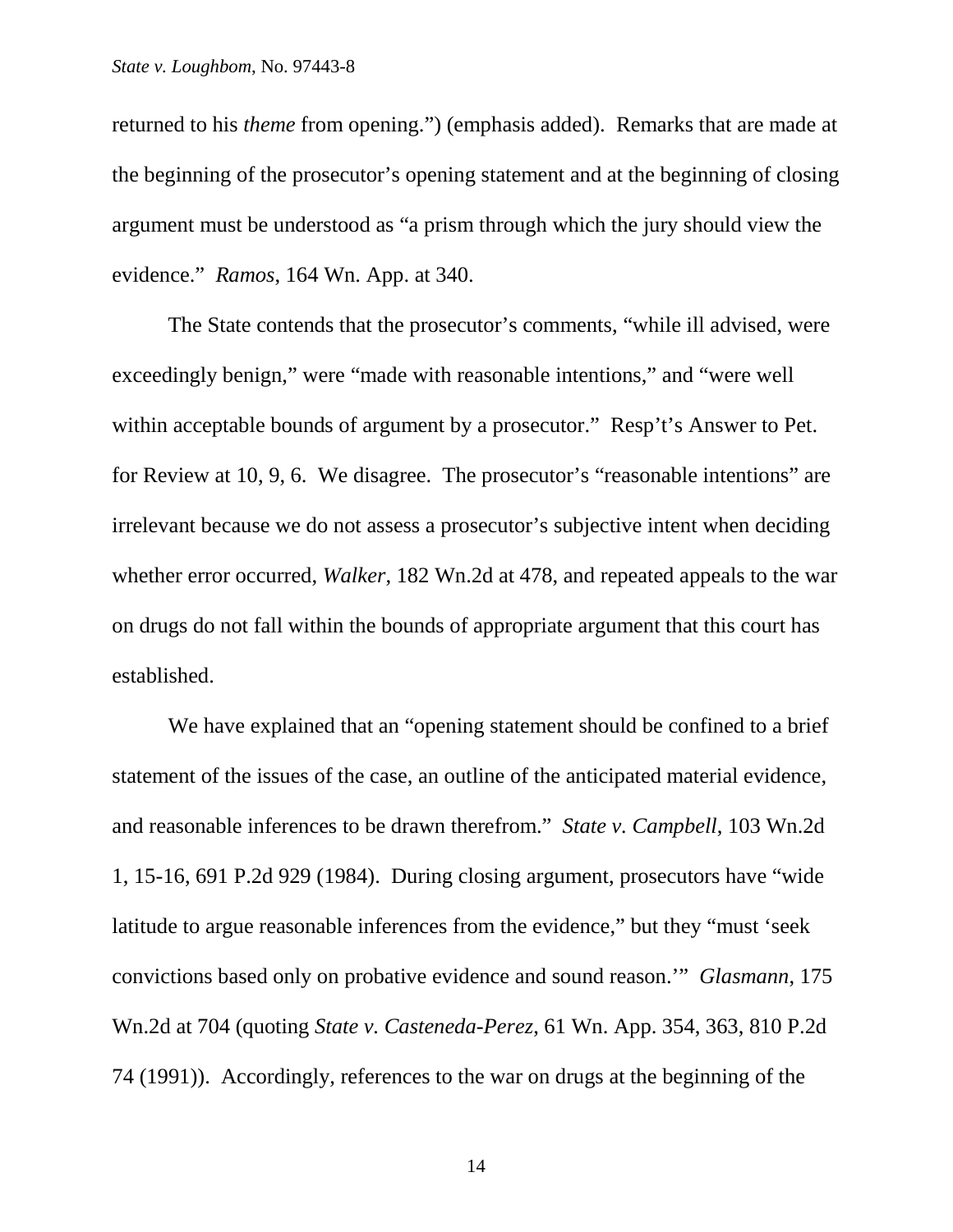prosecutor's opening statement, closing argument, *and* rebuttal argument cannot be said to be within the bounds of appropriate argument.

In this case, it is possible that if Loughbom had timely objected to the prosecutor's war on drugs remarks, a reprimand or an instruction to disregard the remark from the trial judge might have cured any potential prejudice at the outset by preventing the State from continuing to build on its war on drugs theme.

However, we have previously recognized that "[r]epetitive misconduct can have a 'cumulative effect,'" and we find that to be the case here. *State v. Allen*, 182 Wn.2d 364, 376, 341 P.3d 268 (2015) (quoting *Glasmann*, 175 Wn.2d at 707). By the time the prosecutor framed Loughbom's trial as representing "yet another battle in the ongoing war on drugs" in his opening statement, he had already primed the jury to view Loughbom's prosecution through this prism by raising the specter of the "drug problem in Lincoln County" during jury selection. 2 VRP (Oct. 18, 2017) at 87, 52-53. Furthermore, two of the three references to the war on drugs were made in *closing*, and by that point it would have been too late to negate the prejudice that built up over the course of the single-day trial. Consequently, these facts support the conclusion that the prosecutor's repeated appeals to the war on drugs caused incurable prejudice.

We do not decide whether a single, inadvertent reference to the war on drugs during a longer trial would require reversal in the context of the total argument.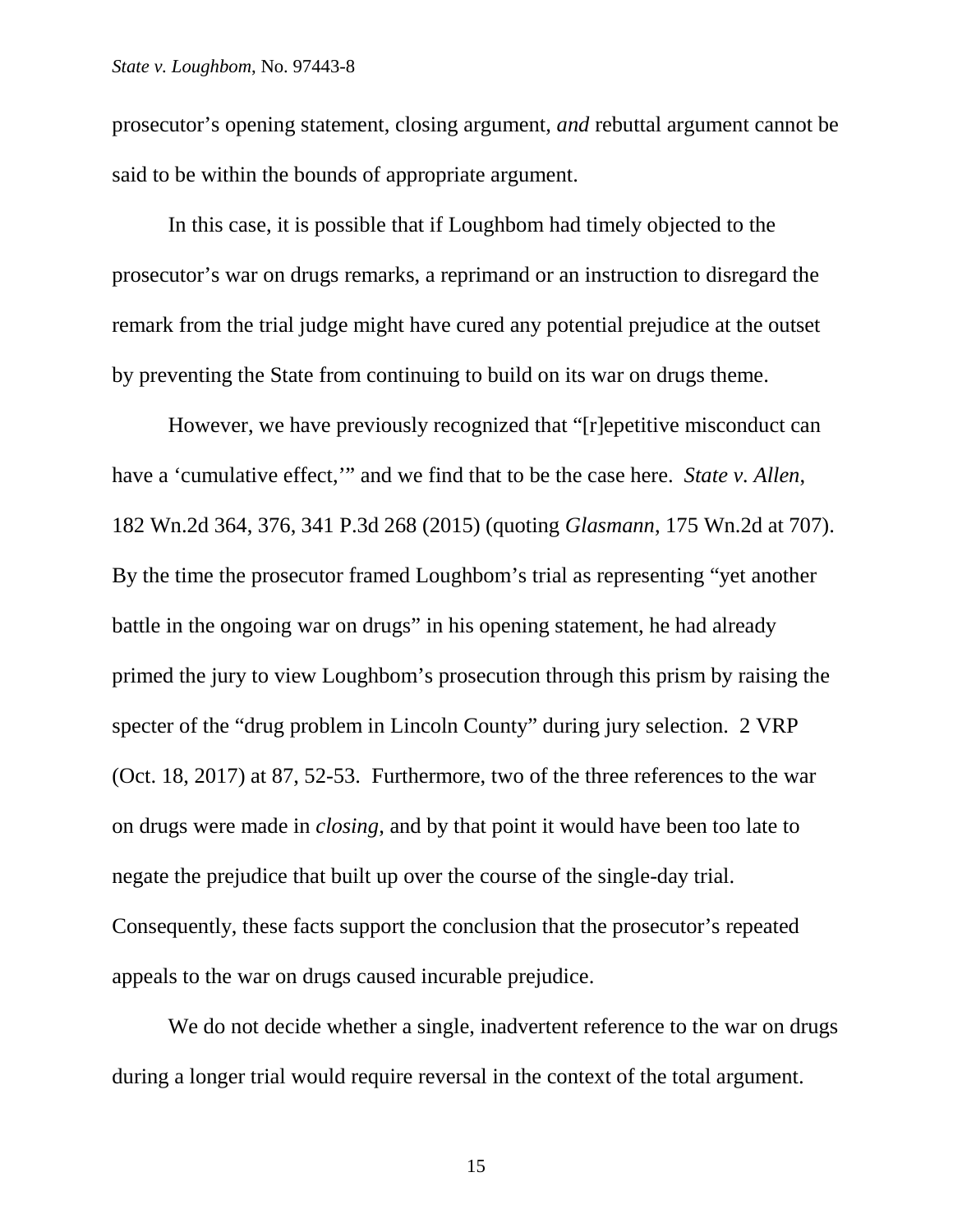Here, however, it is deeply troubling that the State employed the war on drugs as the theme of Loughbom's prosecution and reinforced this narrative throughout his one-day trial. Accordingly, we hold that the prosecutor committed flagrant and ill intentioned misconduct that ultimately denied Loughbom of a fair trial and reverse.

# CONCLUSION

Loughbom demonstrates that the State's repeated references to the war on drugs constitute prosecutorial error and that framing his prosecution as representative of the war on drugs deprived him of a fair trial. Accordingly, we reverse the Court of Appeals and remand for a new trial.